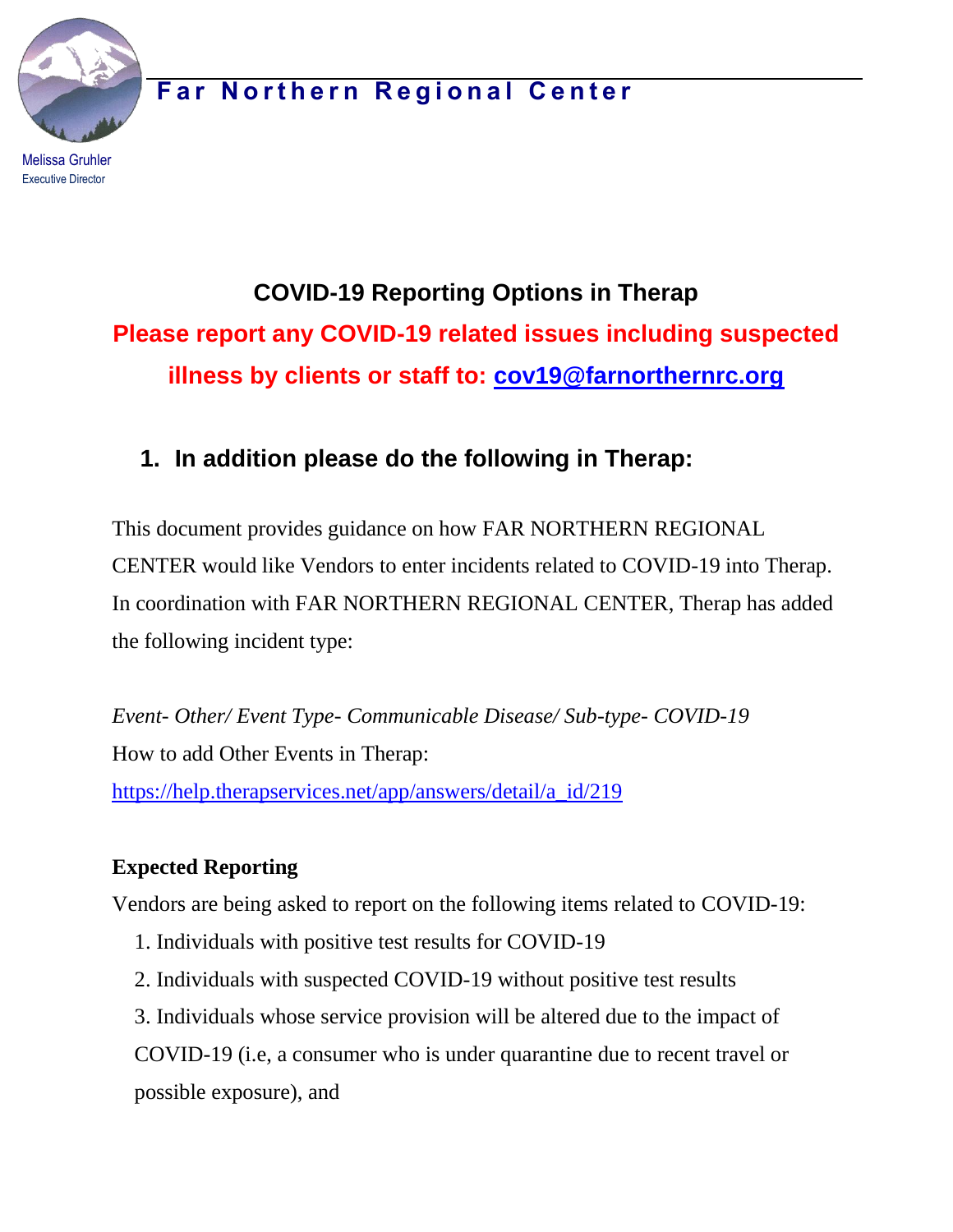4. Any incident that is currently reportable to FAR NORTHERN REGIONAL CENTER but is also COVID-19 related (Relocation, ER visit, Hospitalization, Urgent Care, etc.).

#### **Multiple Events in One GER**

The incidents you will enter may have multiple events. For a single individual please enter as many of the above events as are relevant in one incident, if you know about them at the same time. For example, you would create an event stating that an individual tested positive,

|                          | 2                                             | 3                             | 4                                                                                                        | 5                 |
|--------------------------|-----------------------------------------------|-------------------------------|----------------------------------------------------------------------------------------------------------|-------------------|
| <b>Basic Information</b> | <b>Event Information</b>                      | State Specific<br>Information | <b>Actions Taken</b>                                                                                     | Preview           |
| Preview page.            |                                               |                               | NOTE: This GER might contain unsaved changes. To ensure no information is lost, please save the GER from |                   |
| <b>Event Information</b> |                                               |                               |                                                                                                          | ?                 |
| <b>Event List</b>        |                                               |                               |                                                                                                          |                   |
| Other                    | Isabella fell while running down the hallway. |                               | Edit                                                                                                     | Remove            |
|                          |                                               |                               |                                                                                                          | Add Another Event |
|                          |                                               |                               |                                                                                                          |                   |

add another event that they visited the ER, and one more event stating they were relocated. All 3 events should be listed as separate events with a High notification level

The window for reporting is still 24 hours, so if a consumer has additional items after 24 hours, please enter it in a new GER.

#### **Change from Suspected Case to Confirmed Case**

If a consumer moves from a suspected case to a confirmed case after the 24 hour period, when you enter the confirmed case as a New GER, please write "Suspected case confirmed" in the Plan of Future Corrective Action field. This will allow us to track cases that have been confirmed and avoid double-counting.

#### **High - Medium - Low**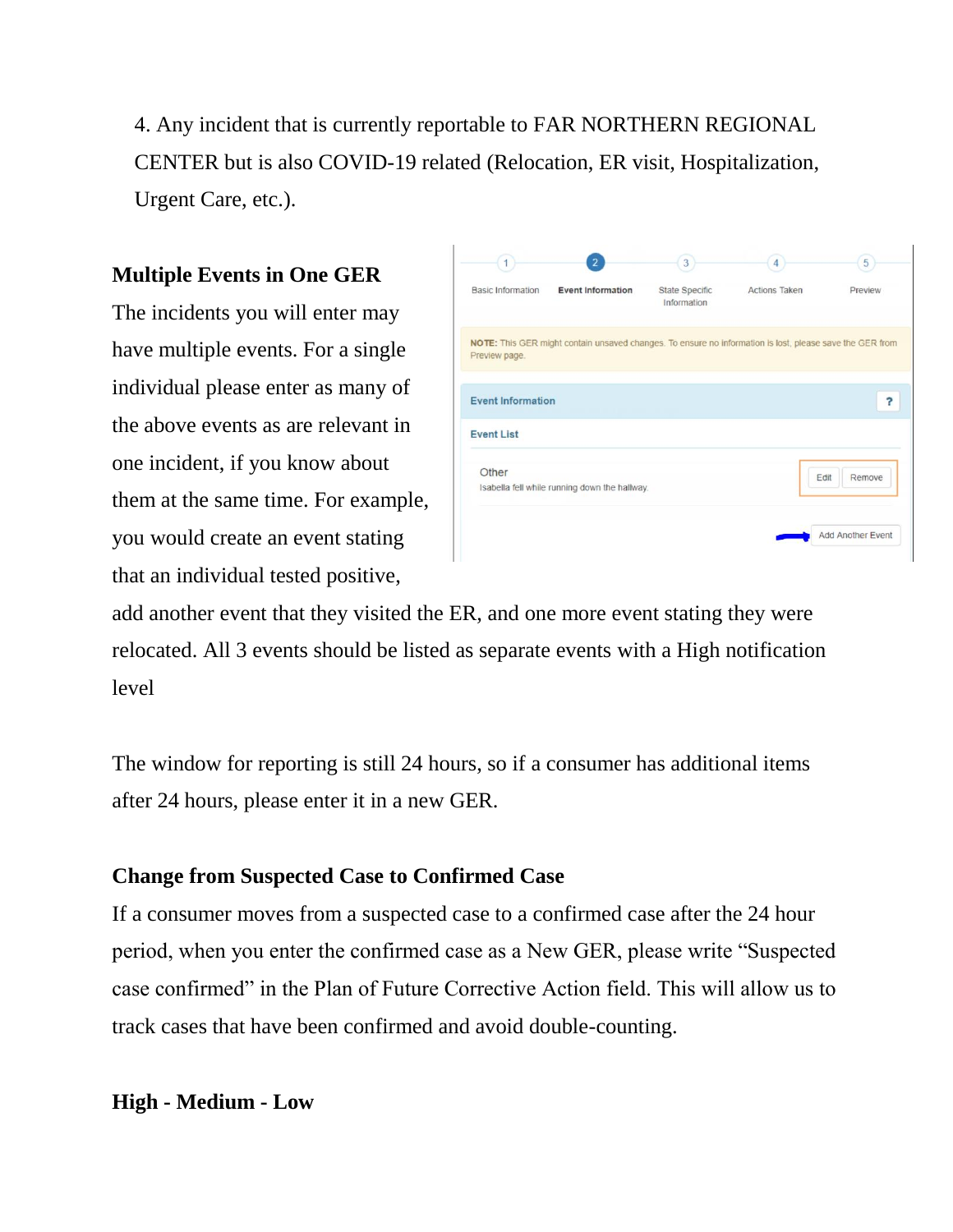For COVID-19 related events, we are using notifications levels as noted in the guidance below:

High = Individuals who test positive for COVID-19.

Medium = Consumers who have a suspected case of COVID-19.

Medium = Consumers with a change in service related to COVID-19.

If a consumer has multiple of these (suspected case and change in service), the highest one should be used.

If you have any questions, please contact FAR NORTHERN REGIONAL CENTER'S SIR Line: 530-215-2519 or **[cov19@farnorthernrc.org](mailto:cov19@farnorthernrc.org)** as soon as possible.

#### **How to Enter COVID-19 Related Incidents**

| <b>RC</b> | <b>GER Event</b>               | <b>GER</b>          | <b>Incident Definition</b>                                                                                   | <b>Notification</b> |
|-----------|--------------------------------|---------------------|--------------------------------------------------------------------------------------------------------------|---------------------|
| Category  | <b>Type and Sub</b>            | <b>Notification</b> |                                                                                                              | <b>Timeline</b>     |
|           | <b>Type</b>                    | Level               |                                                                                                              |                     |
| Consumer  | Event: Other                   | High                | Consumers who test positive should be entered as                                                             | Within 24 hours or  |
| tested    |                                |                     | High Notification Level incidents. For all incidents                                                         | the Next Business   |
|           | Event Type:                    |                     | related to the COVID-19 outbreak, please enter this                                                          | Day                 |
| positive  | Communicable<br><b>Disease</b> |                     | Communicable Disease Event to flag it as COVID-19<br>related. Then, add additional Events to the incident    |                     |
| for       |                                |                     | to report on the specifics of what happened.                                                                 |                     |
| COVID-19  | Sub-Type:                      |                     |                                                                                                              |                     |
|           | COVID-19                       |                     | If a consumer moves from a suspected case to a                                                               |                     |
|           |                                |                     | confirmed case, when you enter the confirmed case,                                                           |                     |
|           |                                |                     | please write "Suspected case confirmed" in the Plan                                                          |                     |
|           |                                |                     | of Future Corrective Action field, leaving the rest of<br>the field blank (you can enter your Plan of Future |                     |
|           |                                |                     | Corrective Action details under Corrective Action                                                            |                     |
|           |                                |                     | Taken in this case- just make a note). This will allow                                                       |                     |
|           |                                |                     | us to track cases that have been confirmed and avoid                                                         |                     |
|           |                                |                     | double-counting.                                                                                             |                     |
|           |                                |                     |                                                                                                              |                     |